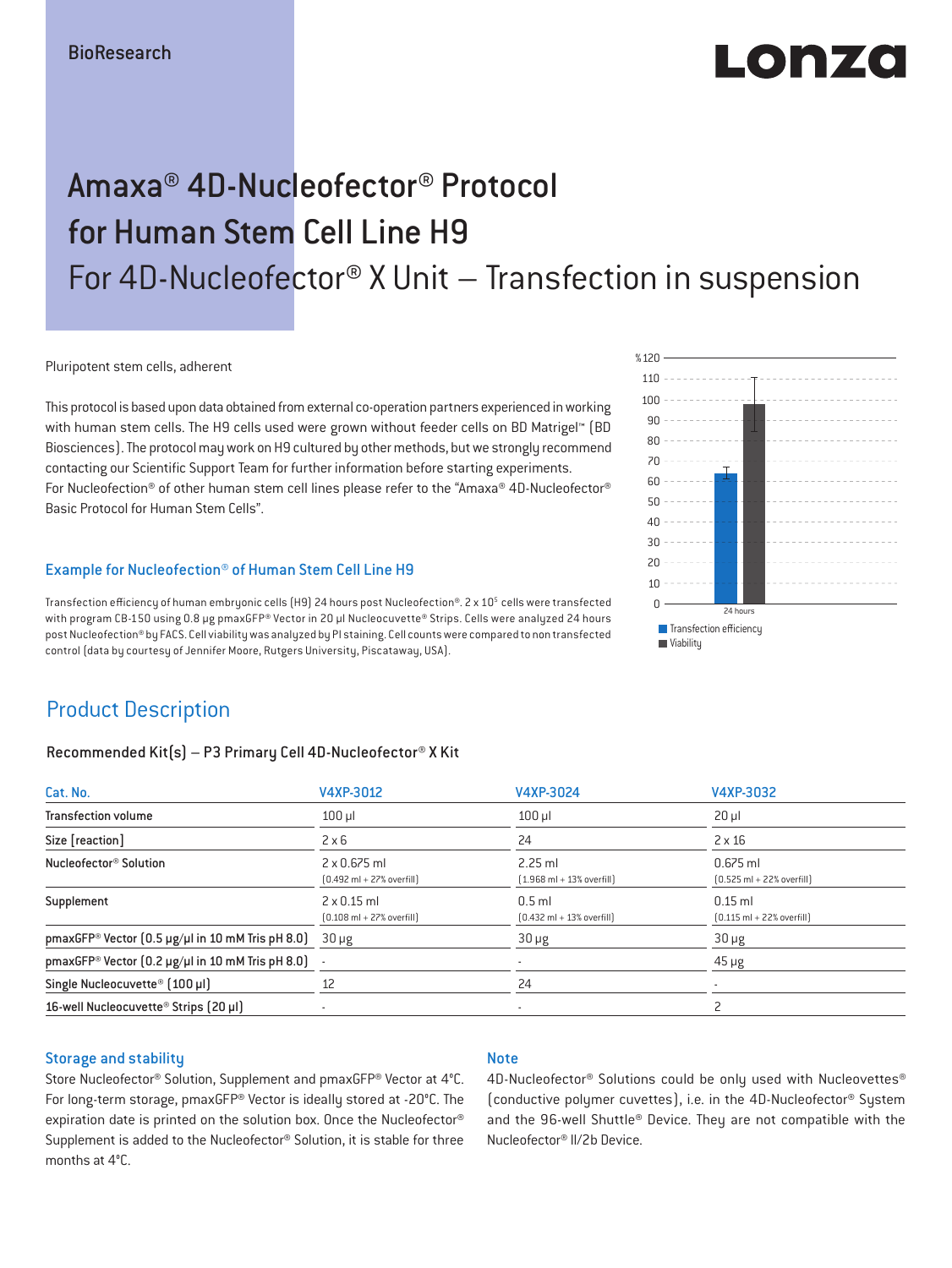## Required Material

#### **Note**

Please make sure that the entire supplement is added to the Nucleofector® Solution. The ratio of Nucleofector® Solution to supplement is 4.5 : 1 (see table 1)

- 4D-Nucleofector® System (4D-Nucleofector® Core Unit and 4D-Nucleofector® X Unit)
- Supplemented 4D-Nucleofector® Solution at room temperature
- Supplied 100 µl single Nucleocuvette® or 20 µl 16-well Nucleocuvette® **Strips**
- Compatible tips for 20 µl Nucleocuvette® Strips: epT.I.P.S. [US/CDN: Eppendorf North America, Cat. No. 2491.431, Rest of World: Eppendorf AG, Cat. No. 0030073.266], Matrix TallTips® [Matrix Technologies Corp., Cat. No. 7281] or LTS Tips [Rainin Instruments, LLC, Cat. No. SR-L10F, SR/SS-L250S, SR/SS-L300S]. Before using other types of pipette tips, please ensure they reach the bottom of the Nucleocuvette® Wells without getting stuck
- Supplied pmaxGFP® Vector
- Substrate of interest, highly purified, preferably by using endotoxin-free kits; A260:A280 ratio should be at least 1.8
- Cell culture plates of your choice or other culture plates coated with BD Matrigel™ (BD Biosciences)
- For detaching cells: Use Accutase [PAA Laboratories, Cat. No. L11-007]
- Culture medium: mTeSR® medium [StemCell Technologies; Cat. No. #05850]
- Prewarm appropriate volume of culture medium to 37°C (see table 2)
- Appropriate number of cells/sample (see table 2)

## 1. Pre Nucleofection®

#### **Note**

Transfection results may vary due to different culture conditions prior and post Nucleofection®.

#### Important considerations - Single cell suspension:

- 1. We recommend transfecting the cells in a single cell suspension. Nucleofection® of clumps lead to lower transfection efficiency and less reproducibility (for details see reference 1)
- 2. If single cell suspension passage is not established, please do some pre-experiments by testing Accutase (reference 2) and Trypsin (reference 3) for detachment. Cultivate the cells afterwards and analyze which method led to highest viability and lowest differentiation
- 3. The use of apoptosis inhibitors like ROCK inhibitor (reference 4) and neurotrophins (reference 1) have been reported to increase viability of hES cells. The results presented herein were gained without the use of these molecules. However, depending on hESC culture conditions it might be advantageous to use ROCK inhibitor or neurotrophins to obtain higher viabilities
- 4. We recommend using the cell culture method described in this optimized protocol. However, Nucleofection® Conditions described in this protocol may also work on H9 cells cultured on gelatine coated plates and feeder cells. For further information please contact our Scientific Support Team

#### Cell culture recommendations

- 1.1 Replace media every day
- 1.2 Cells should be passaged 1 time per week with a sub cultivation ratio of 1 : 3 to 1 : 10. You may use Collagenase, Dispase or another enzyme for this purpose
- 1.3 If your H9 cells are usually cultured on feeder cells, passage them once to BD Matrigel™ (BD Biosciences) coated plates to remove the feeder cells (described in reference 2)
- 1.4 Prior to Nucleofection<sup>®</sup> detach the hES cells from the BD Matrigel™ (BD Biosciences) plates by incubation with Accutase for 5 minutes at 37°C. Dissociate the cells into a single cell suspension by pipetting the suspension carefully up and down 4 – 6 times. Add medium to stop Accutase

## 2. Nucleofection®

For Nucleofection® Sample contents and recommended Nucleofector® Program, please refer to Table 3.

- 2.1 Please make sure that the entire supplement is added to the Nucleofector® Solution
- 2.2 Start 4D-Nucleofector<sup>®</sup> System and create or upload experimental parameter file (for details see device manual)
- 2.3 Select/Check for the appropriate Nucleofector<sup>®</sup> Program (see table 3)
- 2.4 Prepare cell culture plates by filling appropriate number of wells with desired volume of recommended culture media (see table 4) and pre-incubate/equilibrate plates in a humidified 37°C/5% CO<sub>2</sub> incubator
- 2.5 Pre-warm an aliquot of culture medium to 37°C (see table 4)
- 2.6 Prepare plasmid DNA or pmaxGFP® Vector or siRNA (see table 3)
- 2.7 Harvest the cells using trypsin or accutase (please see 1.4)
- 2.8 Count an aliquot of the cells and determine cell density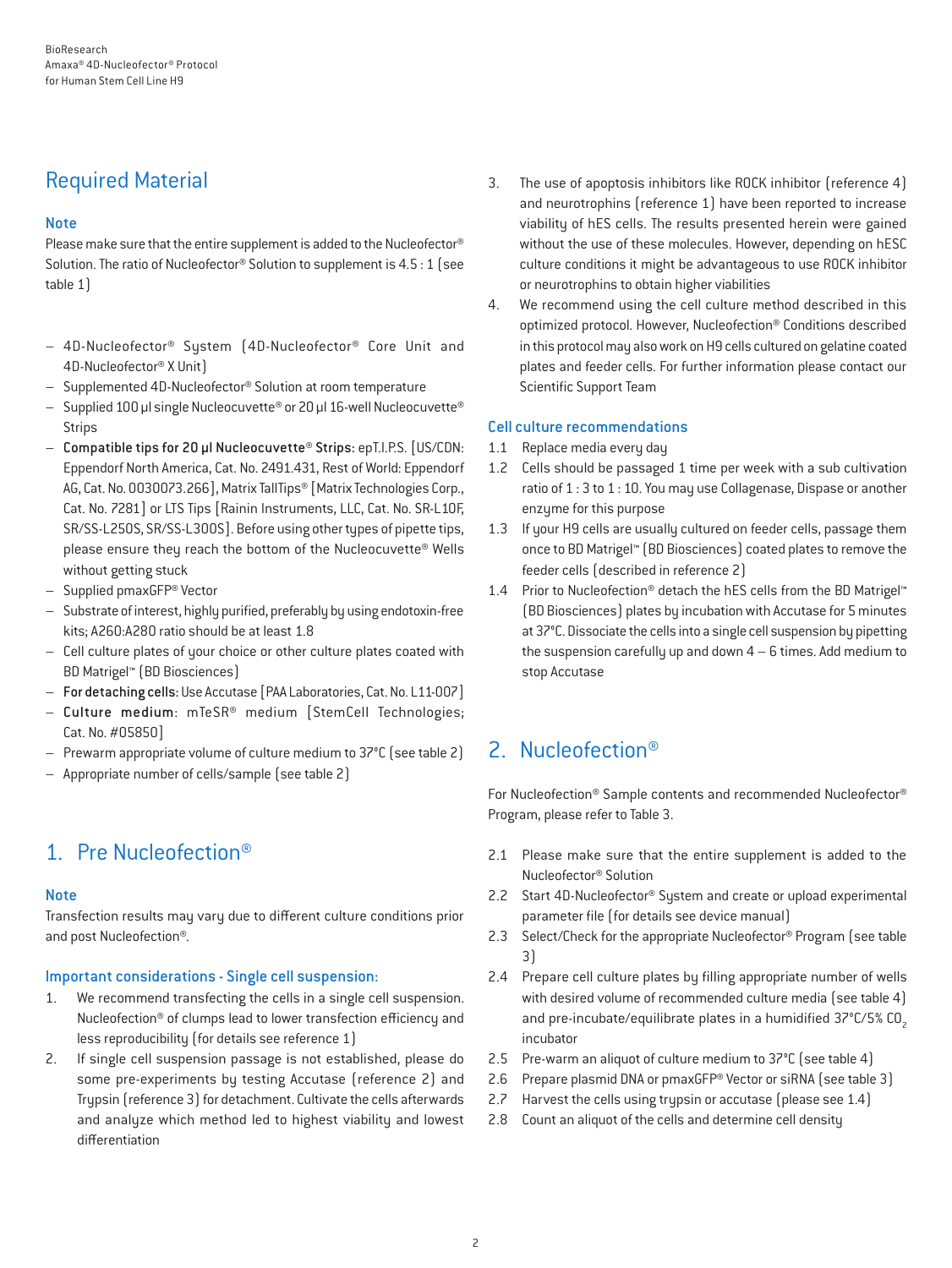- 2.9 Centrifuge the required number of cells (see table 3) at 115xg for 3 minutes at room temperature. Remove supernatant completely
- 2.10 Resuspend the cell pellet carefully in room temperature 4D-Nucleofector® Solution (see table 3)
- 2.11 Prepare mastermixes by dividing cell suspension according to number of substrates
- 2.12 Add required amount of substrates to each aliquot (max. 10% of final sample volume)
- 2.13 Transfer mastermixes into the Nucleocuvette® Vessels

#### Note

As leaving cells in Nucleofector® Solution for extended periods of time may lead to reduced transfection efficiency and viability it is important to work as quickly as possible. Avoid air bubbles while pipetting.

- 2.14 Gently tap the Nucleocuvette® Vessels to make sure the sample covers the bottom of the cuvette
- 2.15 Place Nucleocuvette® Vessel with closed lid into the retainer of the 4D-Nucleofector® X Unit. Check for proper orientation of the Nucleocuvette® Vessel
- 2.16 Start Nucleofection® Process by pressing the "Start" on the display of the 4D-Nucleofector® Core Unit (for details, please refer to the device manual)
- 2.17 After run completion, carefully remove the Nucleocuvette® Vessel from the retainer
- 2.18 Resuspend cells with pre-warmed medium (for recommended volumes see table 5). Mix cells by gently pipetting up and down two to three times. When working with the 100 µl Nucleocuvette® use the supplied pipettes and avoid repeated aspiration of the sample
- 2.19 Plate desired amount of cells in culture system of your choice (for recommended volumes see table5).
- 2.20 If post Nucleofection® cell culture is done in BD Matrigel™ (BD Biosciences) coated 96-well plates, centrifuge the culture plates loaded with cells at this point to guarantee proper attachment of the cells (70xg, 3 minutes, room temperature)
- 2.21 Note The BD Matrigel™ (BD Biosciences) plates used for culturing of hES should be fresh. Storage of BD Matrigel™ Plates for more than 7 days led to reduced attachment of the cells post Nucleofection®

## 3. Post Nucleofection®

- 3.1 Incubate the cells in humidified 37°C/5% CO<sub>2</sub> incubator until analysis. Gene expression or down regulation, respectively, is often detectable after only  $4 - 8$  hours
- 3.2 As cells were plated at high density post Nucleofection®, a passage step 48 hours post Nucleofection® might be necessary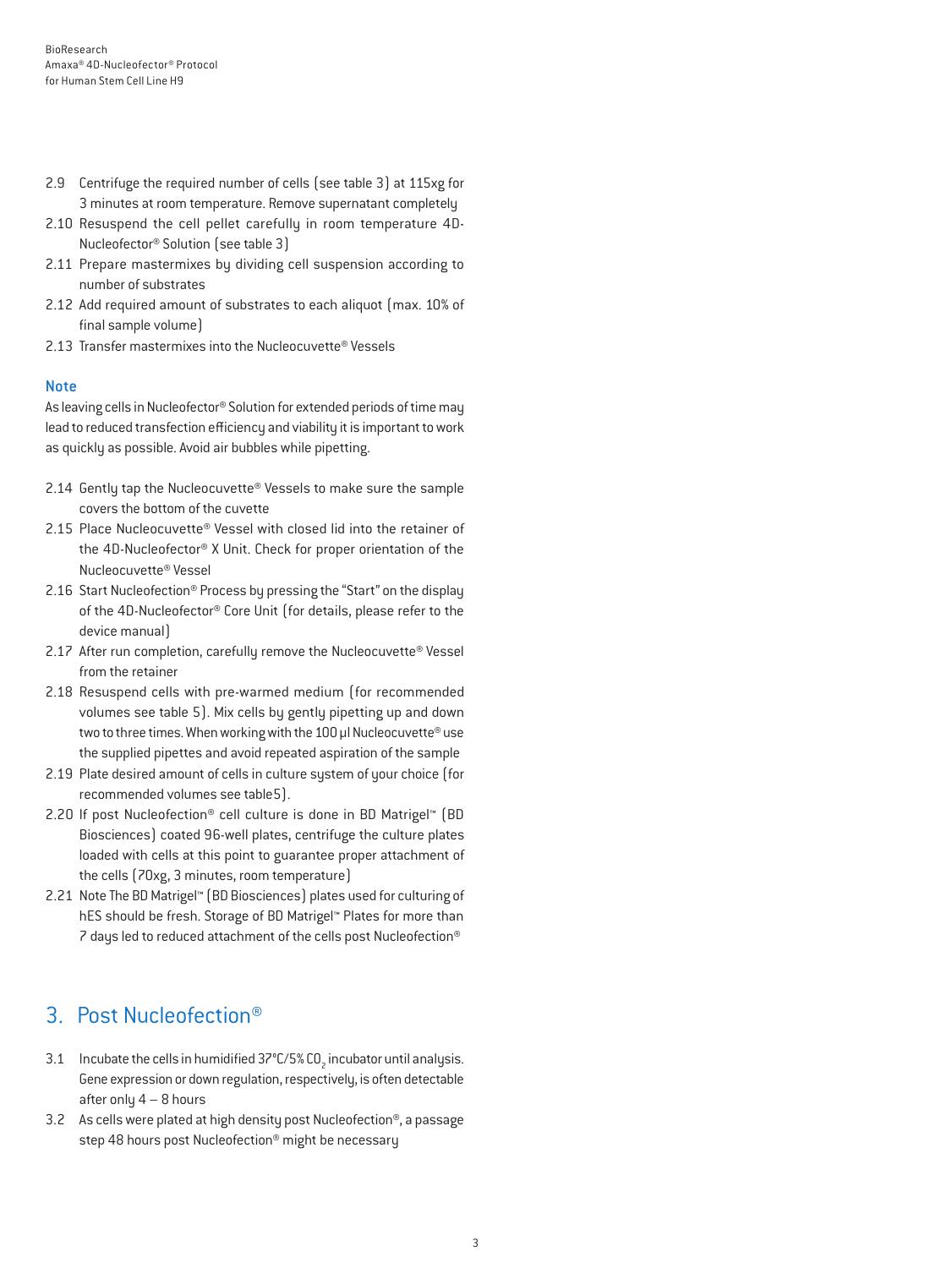## Additional Information

For an up-to-date list of all Nucleofector® References, please refer to: www.lonza.com/nucleofection-citations

For more technical assistance, contact our Scientific Support Team:

#### USA /Canada

Phone: 800 521 0390 (toll-free) Fax: 301 845 8338 E-mail: scientific.support@lonza.com

#### Europe and Rest of World

|          | Phone: +49 221 99199 400                |
|----------|-----------------------------------------|
| Fax: Fax | +49 221 99199 499                       |
|          | E-mail: scientific.support.eu@lonza.com |

#### References

- 1. Kristi A. Hohenstein et al. (2008) Nucleofection® Mediates High-efficiency Stable gene Knockdown and Transgene Expression in Human Embryonic Stem Cells. Stem Cells First published online March 20, 2008; doi:doi:10.1634/stemcells.2007-0857
- 2. Henrike Siemen et al. (2005). Nucleofection® of Human Embryonic Stem Cells. Stem Cells and Development 14: 378-3832.
- 3. Catharina Ellerström et al. (2007). Facilitated expansion of human embryonic stem cells by single cell enzymatic dissociation. Stem Cells 25:1690-1696
- 4. Kiichi Watanabe et al. (2007). A ROCK inhibitor permits survival of dissociated human embryonic stem cells. Nature Biotechnology 25 (6): 681-686

#### Lonza Cologne AG 50829 Cologne, Germany

Please note that the Amaxa® Nucleofector® Technology is not intended to be used for diagnostic purposes or for testing or treatment in humans.

Amaxa® Nucleofector® Technology and the information contained in this protocol and all other information provided by Lonza, its affiliates or its distributors ("Information") may only be used in compliance with all applicable laws and regulations especially but not limited to those relating to embryonic stem cell research. Lonza expressly disclaims any use of the Information for research using embryonic stem cells, independent of the place of use and the nationality of the researcher, which is contrary to any applicable law and regulation especially but not limited to those relating to embryonic stem cell research. The Nucleofector® Technology, comprising Nucleofection® Process, Nucleofector® Device, Nucleofector® Solutions, Nucleofector® 96-well Shuttle® System and 96-well Nucleocuvette® plates and modules is covered by patent and/or patent-pending rights owned by Lonza Cologne AG.

Amaxa, Nucleofector, Nucleofection, 4D-Nucleofector, Nucleocuvette and maxGFP are registered trademarks of the Lonza Cologne AG in Germany and/or U.S. and/or other countries.

Other product and company names mentioned herein are the trademarks of their respective owners.

This kit contains a proprietary nucleic acid coding for a proprietary copepod fluorescent protein intended to be used as a positive control with this Lonza product only. Any use of the proprietary nucleic acid or protein other than as a positive control with this Lonza product is strictly prohibited. USE IN ANY OTHER APPLICATION REQUIRES A LICENSE FROM EVROGEN. To obtain such a license, please contact Evrogen at license@evrogen.com. The CMV promoter is covered under U.S. Patents 5,168,062 and 5,385,839 and its use is permitted for research purposes only. Any other use of the CMV promoter requires a license from the University of Iowa Research Foundation, 214 Technology Innovation Center, Iowa City, IA 52242.

The use of this product in conjunction with materials or methods of third parties may require a license by a third party. User shall be fully responsible for determining whether and from which third party it requires such license and for the obtainment of such license.

No statement is intended or should be construed as a recommendation to infringe any existing patent.

© Copyright 2010, Lonza Cologne AG. All rights reserved.